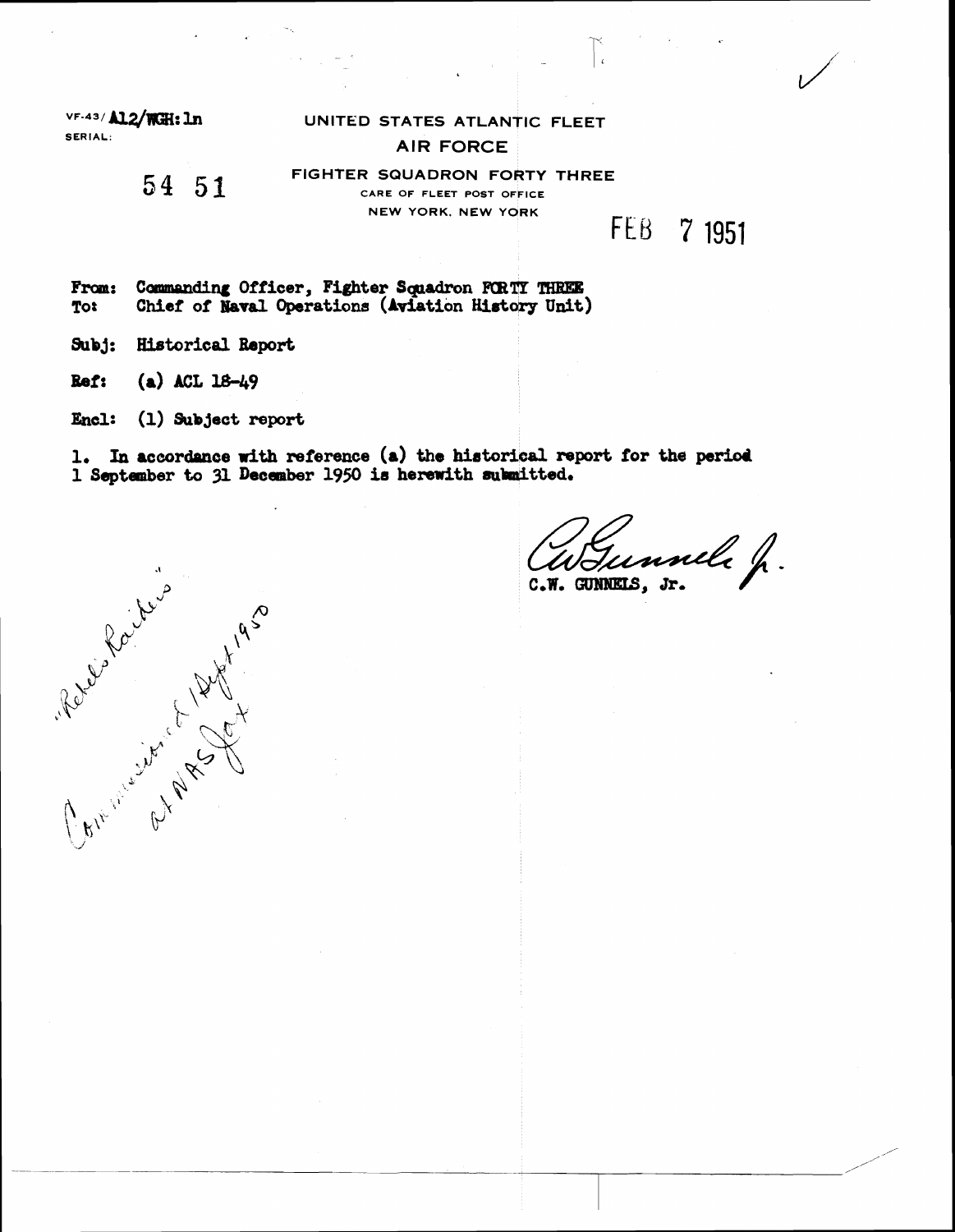# FIGHTER SQUADRON FORTY THREE

 $\overline{\phantom{a}}$ 

 $\label{eq:2} \frac{1}{\sqrt{2}}\int_{0}^{\pi} \frac{1}{\sqrt{2\pi}}\left(\frac{1}{\sqrt{2\pi}}\right)^{2}dx$ 

HISTORICAL REPORT

ENCLOSURE (1)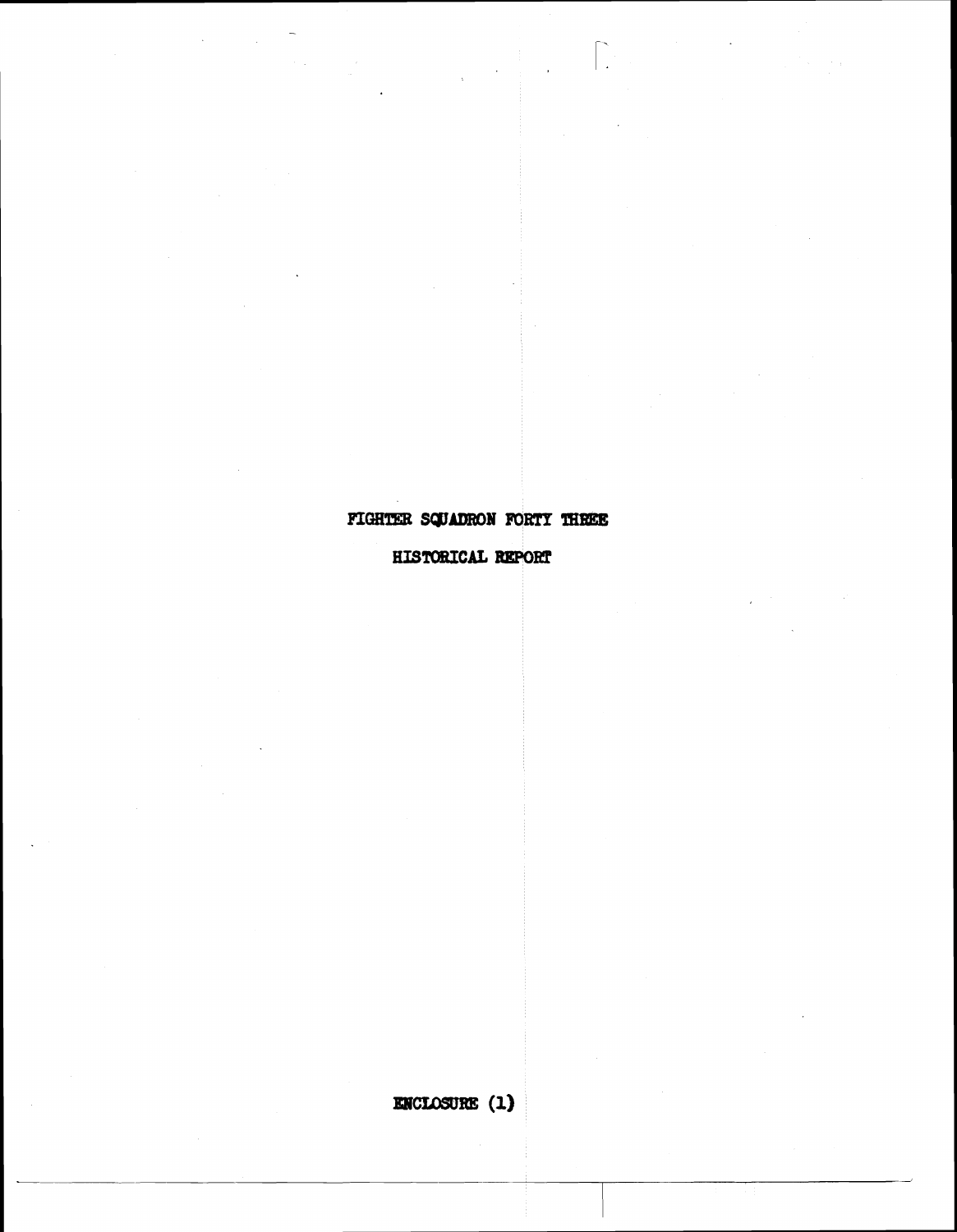### CHRONOLOGY

1. Fighter Squadron FORTY THREE commissioned 1 September 1950 at Naval Air Station, Jacksonville, Florida.

2. Commanding Officer Lieutenant Commander Charles W. Gunnels, Jr., 1310, USN.

3. Stationed at Naval Air Station, Jacksonville, Florida 1 September 1950 to 18 September 1950.

4. ATO 782-50 directed transfer of eighteen F4U-5N's from FasRon TWO to Fighter Squadron FORTY THREE.

5. Stationed at Naval Auxiliary Air Station, Cecil Field, Jacksonville, Florida 18 September 1950 to present.

6. Quota of twenty-two officers filled 22 September 1950. Sixty-three enlisted men aboard at that time.

7. Twenty-seventh officer reported aboard 14 October 1950. Seventy-four enlisted men aboard at that time.

8. Received ATO 920-50 on 15 October 1950 transferring eighteen F4U-5's from FasRon SIX to Fighter Squadron FORTY THREE.

9. Received ATO 919-50 transferring eighteen F4U-5N's from Fighter Squadron FORTY THREE to CGAIRFMFLANT on 19 October 1950.

10. Commenced training Phase I on 1 November 1950.

/1310, USN, crash landed near Naval 11. Ensign Auxiliary Air Station, Cecil Field, 21 November 1950 because of engine failure. 12. Received the last of eighteen F4U-5's on 27 November 1950 to complete allowance of eighteen.

13. 9 December 1950, transferred the last of eighteen F4U-5N's to CGAIRFMFIANT.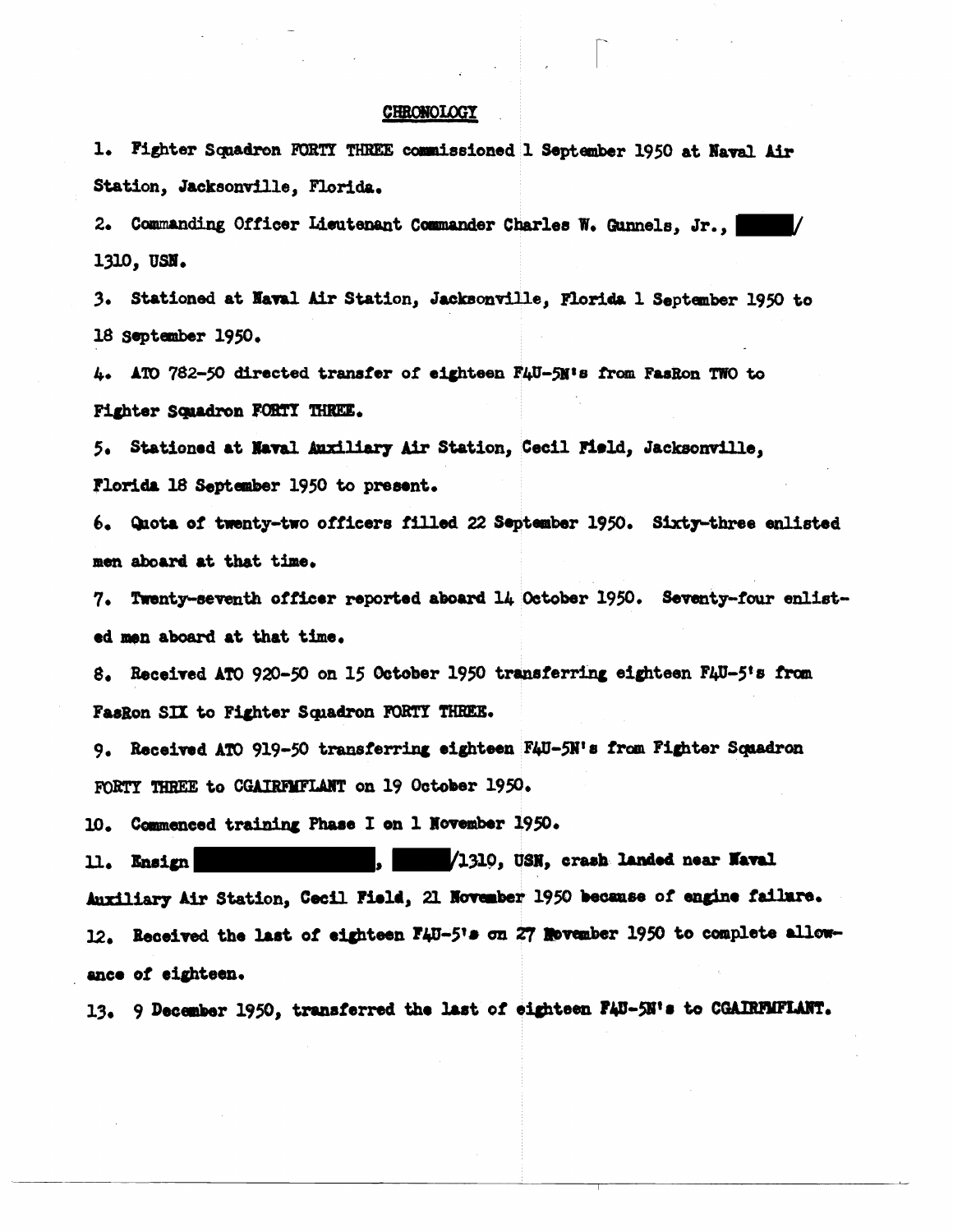14. Enlisted quota filled, one hundred and nine enlisted men aboard 14 December 1950.

15. Conducted Carrier Qualifications aboard USS ORISKANY 14 December 1950.

 $-2-$ 

16. Completed Training Phase I 31 December 1950.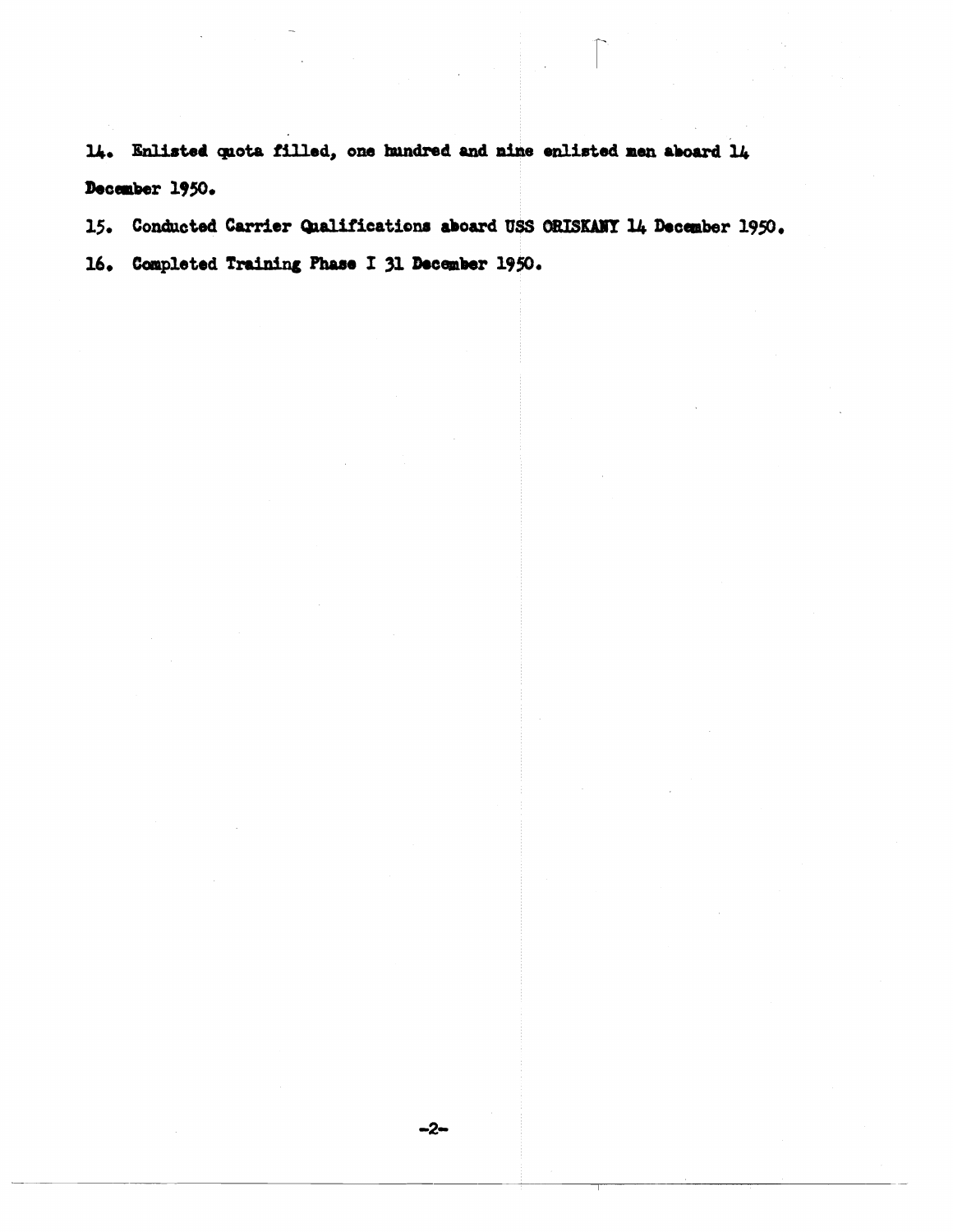#### **NARRATIVE**

1. Fighter Squadron FORTY THREE was commissioned at the Naval Air Station, Jacksonville, Florida on 1 September 1950 pursuant to COMAIRLANT dispatch 252233 of August 1950. Lieutenant Commander C.W. Gunnels, Jr., USN assumed command in accordance with BaPers Dispatch 252056 of August 1950. (See Note 1) 2. The following pilots of the squadron were aboard for the commissioning: LCDR. C.W. Gunnels, Jr., USN, LCDR. C.V. Pierson, USNR, LT. USN. USMR. and LT. LT. USNR. (See Note 1) The neophyte squadron was commissioned Rebel's Raiders.

3. The Squadron Organization:

## Commanding Officer: LCDR. C.W. Gunnels. Jr. **Executive Officer:** LCDR. C.V. Pierson Operations Officer: LCDR. Administrative Officer: LT. Maintenance Officer: LT. Material Officer: LT. Ordnance Officer: LTJG. Leading Chief: J.M. Young, ADC

4. ATO 782-50 transferred 18 F4U-5N's to Fighter Squadron FORTY THREE. **These** were new planes and were located at FasRon TWO, Quonset Point, Rhode Island. On 13 September 1950 the first four of these planes were accepted by Fighter Squadren FORTY THREE. (See Note 2)

5. Carrier Air Group FOUR moved from the Naval Air Station, Jacksonville. Florida to the Naval Auxiliary Air Station, Cecil Field on 18 September 1950 and made its headquarters in Building 13 of that field. (See Note 3)

- **NOTES:** Fighter Squadron FORTY THREE log entries for 1 September 1950.  $\mathbf{1}$ Daily Aircraft Status Change Report  $(X)$  VF-43 Serial 1-50 of 13 2. September 1950.
	- Fighter Squadron FORTI THREE log entries for 18 September 1950.  $3.$

-3-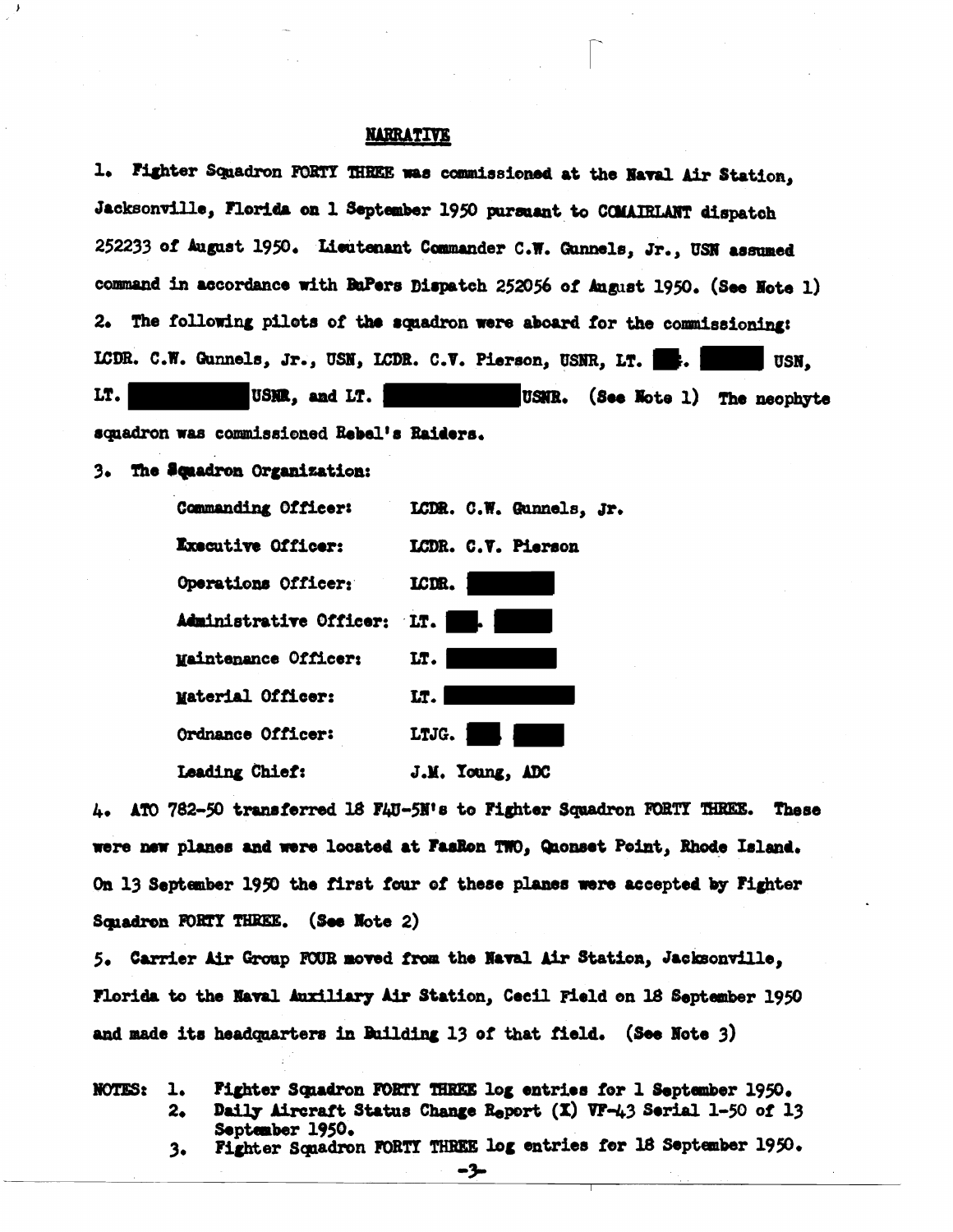6. Fighter Squadron FORTI THREE accepted the last of its F4U-5N night fighters on 30 October 1950 which completed its full allowance of eighteen aircraft. (See Note 1)

7. Flight operations commenced with the first training flight on 22 September 1950. (See Note 2) Flight operations progressed rapidly, and a large amount of flight time was built up while the planes were new. Training operations decreased rapidly as discrepancies put planes out of commission. The reason for this was that the small crew was teo busy performing acceptance checks on the aircraft to keep up with the usual TAU aircraft discrepancies.

8. On 20 October 1950 the squadron flew three planes to Naval Air Station. Atlanta. Georgia on a Hurricane Flyaway, the remaining planes were stored in the hangar. The flight was led by LCDR. C.V. Pierson, USNR and was accomplished without incident. (See Note 3) Flight operations would have been aided if the sonadron had been able to hangar all of its aircraft instead of those of outside activities. By doing so, there would have been no delay in resuming training operations after the Hurricane Condition had been secured.

**NOTES:** 

Daily Aircraft Status Change Report (X), VF-43 Serial 3-50 1. of 3 October 1950.

2. Fighter Squadron FORTY THREE, Master Flight Time Log.

 $-4-$ 

3. Fighter Squadron FORTY THREE log entries of 20 October 1950.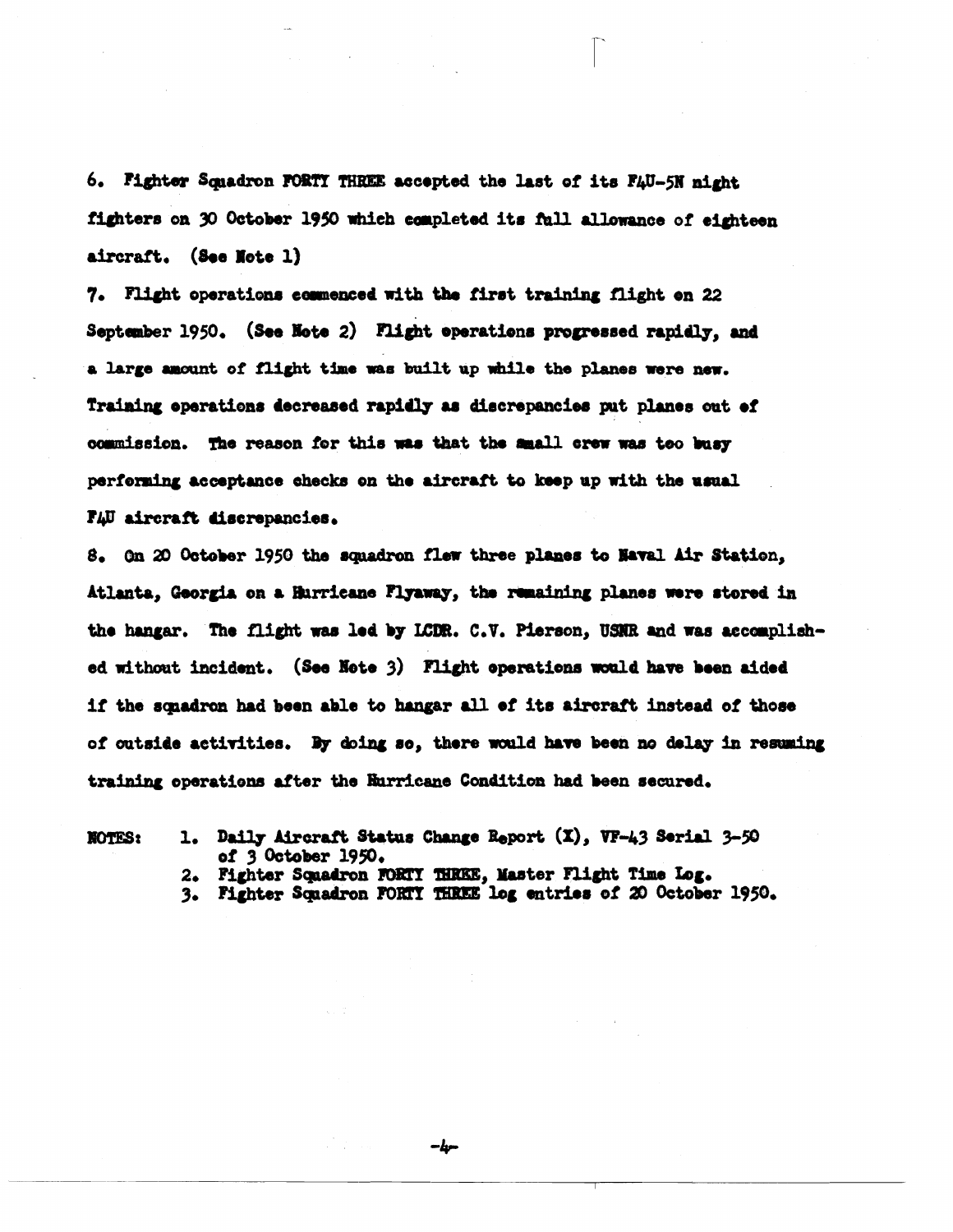9. By authority of ATO 919-50 of 19 October 1950 the squadron transferred the first of the F4U-5M night fighters on 23 October 1950. (See Mote 1) These aircraft were to be replaced by overhauled F4U-5's in accordance with ATO 920-50 of 20 October 1950. The first F4U-5 was accepted on 24 October 1950. (See Note 2) This shift in types of aircraft hampered the squadren operations for at least a month. The night fighters were transferred as the day fighters were received, but the transfer and acceptance checks kept the under complemented maintenance crews too busy to do their regular work. Availability of aircraft suffered. The total complement of enlisted men at this time was ninety-two.

10. Dae to the excellent job done by the Maintenance Department during and after the acceptance of aircraft, flight training operations progressed steadily and the first bombing hop was flown on 24 October 1950, the first high altitude hop on 25 October 1950 and the first gammery practice on 1 November 1950. (See Note 3)

11. Proficiency in fixed gamery was slew and in the opinion of the squadron pilots this was caused by the Mark Six fire control system. This gan sight gave a great deal of trouble for several reasons, the biggest being non-availability of parts for the Aero 2B controller. The pilots needed a great deal of training in the use of the sight and the ordnance crew also needed training in maintenance of the sight.

| notes: | 1. Daily Aircraft Status Change Report $(L)$ VF-43 Serial 4-50 of 23                              |  |  |  |  |  |
|--------|---------------------------------------------------------------------------------------------------|--|--|--|--|--|
|        | October 1950.<br>Baily Aircraft Status Change Report (I) VF-43 Serial 4-50 of 23<br>October 1950. |  |  |  |  |  |

3. Fighter Squadron FORTY THEEE Master Flight Time Log.

-5-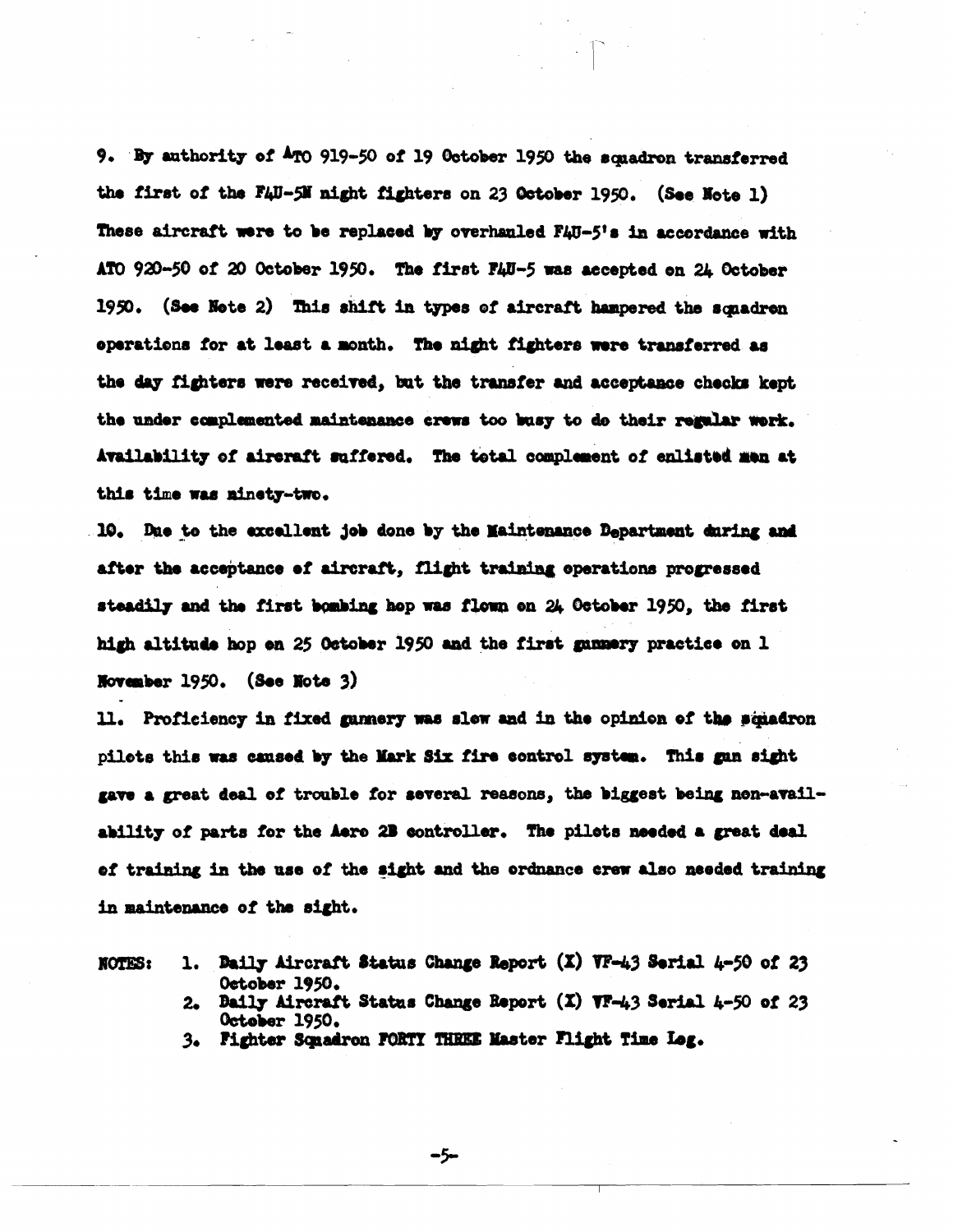12. During the month of Howmher the sonadron began to function as an organized unit with the initiation of a tactical organization. (See Note 1) Up to this time the pilots had been shifted around flying with different people in erder to establish standard flight procedures.

13. The squadron's first Field Carrier Landing Practice flight was on 3 November 1950 followed by Carrier Qualifications on 14 December 1950 aboard the USS ORISKANY. (See Note 2) These operations were cut short by the ship and were scheduled to be resumed at a later date.

14. The only serious accident eccurred on 21 November 1950 when Ensign

crash landed as a result of engine failure and was unable to jettison this fall belly tank. (See Note 3) which burst into flames. Easign escaped but was very severely burned.

15. The physical training program was hampered by the heavy work lead. The Athletic Officer, Ensign t, set up an adequate physical training program which was adhered to as much as pessible. The recreational facilities of the sonadron, while not the most elaborate, were sufficient and enjoyed by ملله

**NOTES:** 

1. VF-43 Squadron Order No. 14-50

2. Fighter Squadron FORTY THREE Master Flight Time Log

-6.

3. VP-43 Aircraft Accident Report 1-50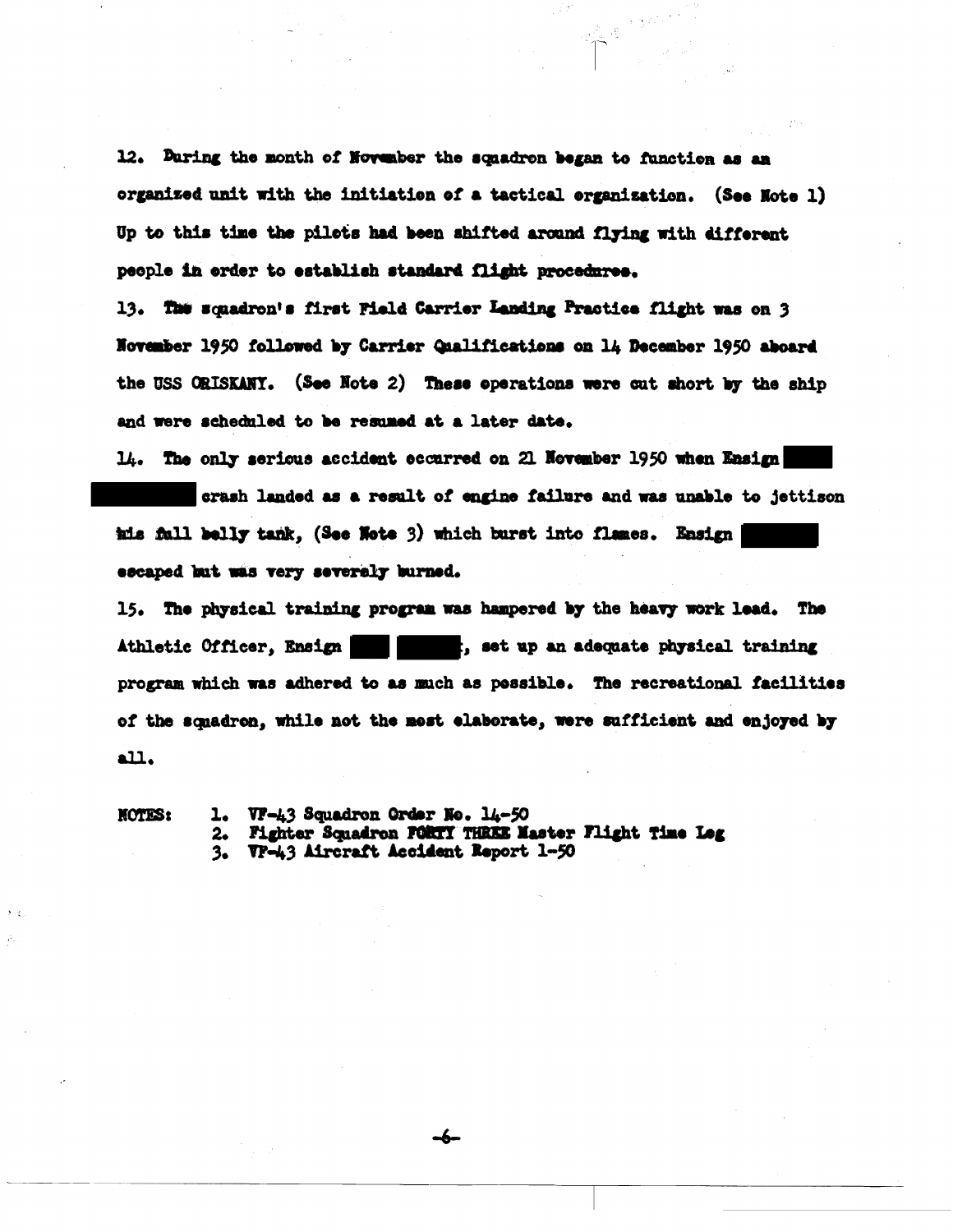16. New squadrens, such as this one, could use some extra help in the administrative functions until they are thoroughly organized. If some officers were attached to the unit to organize the paper work the flight training operations and flight proficiency would progress more rapidly. After the squadron is functioning moothly these administrative officers could be removed. It is also felt that the long delay in filling the squadron enlisted complement and the fact that there is still a shortage of certain rates at this time, namely AD's and AE's, has posed an additional burden on the Maintenance Department.

17. With the full complement aboard and settled down to the routine of squadron work, a big year is expected in 1951.

 $-7-$